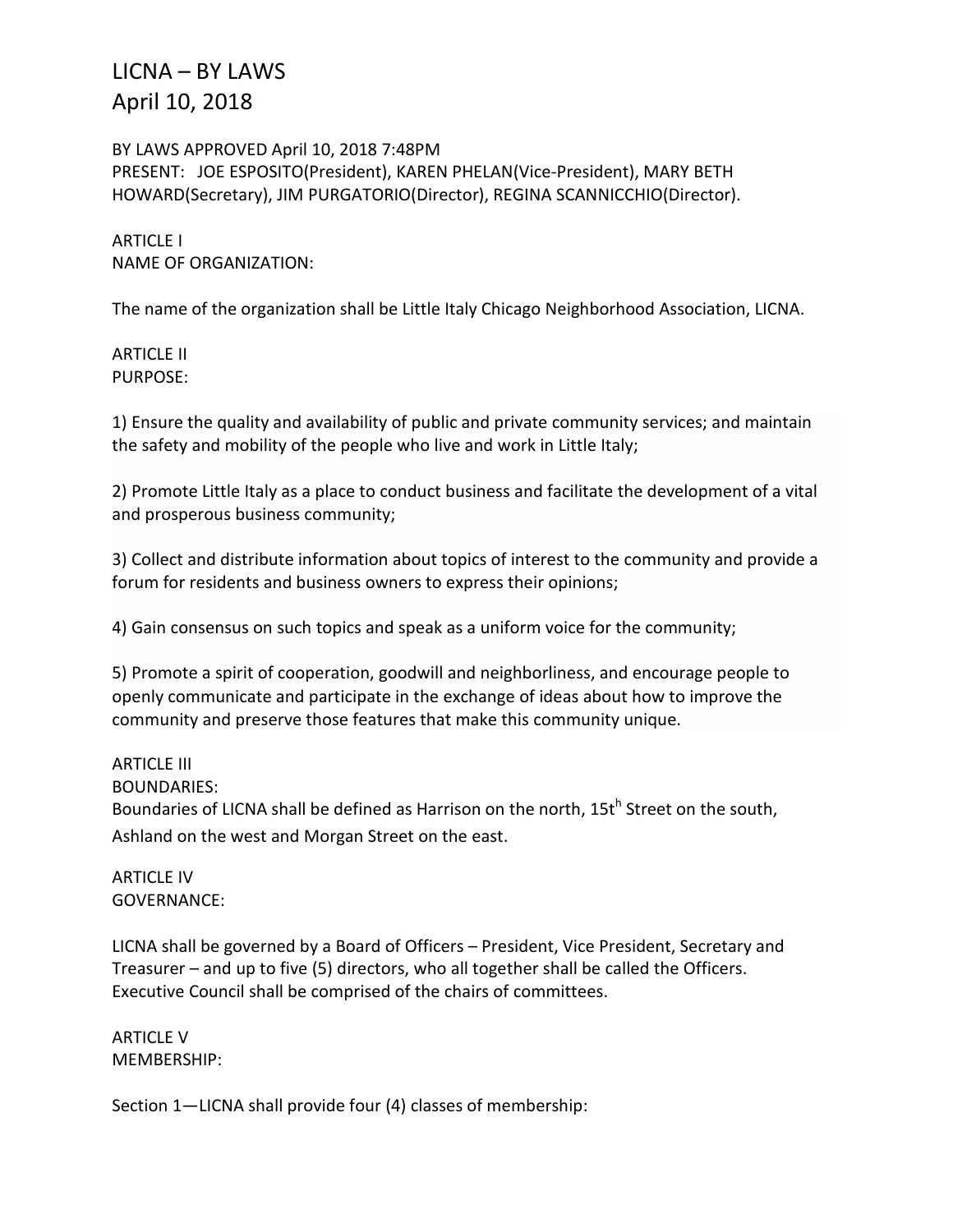### RESIDENTIAL MEMBERSHIP

All persons eighteen (18) years of age or over who reside or own residential property totaling no more than **four units with** in LICNA boundaries shall be eligible for residential membership. Each residential member shall have one (1) vote regardless of the number of properties owned.

#### BUSINESS MEMBERSHIP (non-residential)

Any owner of a business located with the boundaries of LICNA is eligible for membership. Building owners are considered in this category. Each business member shall have one (1) vote.

#### INSTITUTIONAL MEMBERSHIP

Any civic, social, religious, educational or business organization, which has an office or business location, or any merchant association representing businesses or any person who owns more than four residential units within the boundaries of LICNA shall be eligible for institutional membership. Institutional members shall have one (1) vote per membership with up to four (4) individuals to be specified at time of membership application, qualified to cast the one vote on behalf of the institution.

#### AFFILIATE MEMBERSHIP

Individuals who do not live or own property within the boundaries of LICNA membership as an affiliate member. Affiliate members shall be non-voting members

Membership Dues: Residential = \$60 annually Residential / Senior = \$30 annually Business = not less than \$200 annually Institutional = not less than \$5000 Affiliate = Nothing

Section 2—Voting: All members as defined above, except affiliate members, shall have one (1) vote each to be cast during attendance at any general or special meeting. Each voting member must be in good standing with dues and have attended at least two of the six meetings held in the calendar year. One representative from each business and institution shall have the same privilege as the individual members listed above. Unless otherwise specified in these bylaws, decisions of LICNA shall be made by a majority vote of those members present at any meeting. Member must be present to vote. Eligible voting age is 18 and over.

ARTICLE VI FINANCIAL SUPPORT:

DUES: Members in good standing will be those who pay annual dues in the following categories: individual, business, institutional and affiliate. Dues shall be established at the annual meeting and effective for the next LICNA fiscal year. Dues will not be prorated.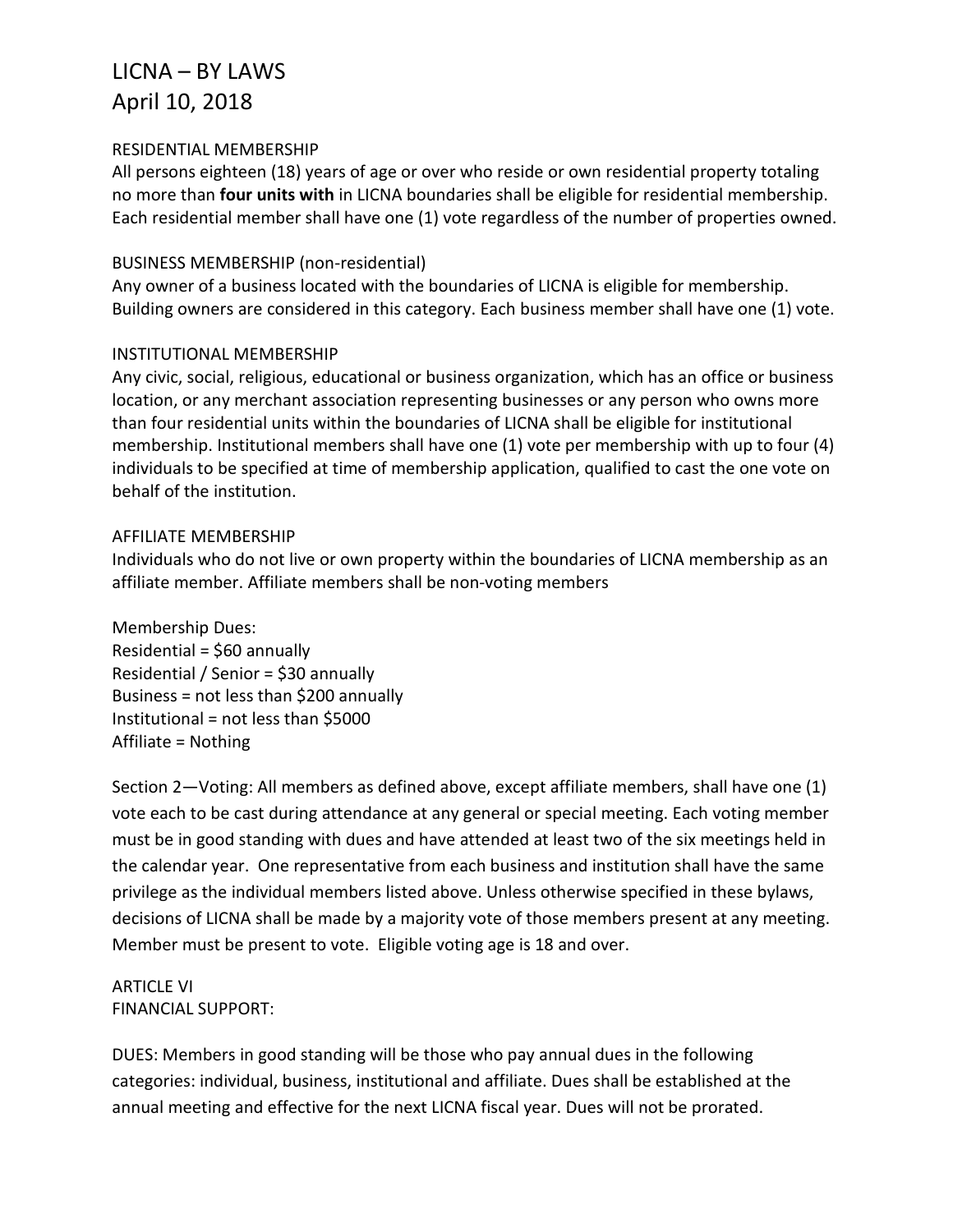OTHER REVENUE SOURCES: Donations may be accepted, and fundraising and the sale of LICNA or other merchandise may be authorized by the Executive Council. A record of all financial transactions shall be maintained by the Treasurer.

ARTICLE VII MEMBERSHIP MEETINGS:

Section 1—General Membership Meetings: There shall be a minimum of six general membership meetings each year. The meetings shall be convened on the second Wednesday of every other month. Notification shall be by posted notices, telephone calls (where needed), electronic mail lists or any other appropriate means of communication to reach a majority of the members. Notification shall require a seven (7) day advance notice to the general public and membership and news media that have requested notice.

Section 2—Special or Non-Regular Meetings: Special meetings of the membership, board or committees may be called by the president or by majority vote of the Executive Council as deemed necessary.

Section 3—Agenda: Subject to the approval of the Executive Council, the President shall prepare the agenda for general and special meetings of the membership. Any person may add an item to the agenda by:

a.) submitting the item in writing at least seven (7) days in advance of the meeting or,

b.) making a motion to the Executive Council to add an item to the general or special meeting agendas at those respective meetings.

Section 4—Quorum: A quorum for any general or special meeting of LICNA is a majority of members in good standing attending the meeting.

Section 5—Participation: Any general, special, Board, or committee meeting is open to any person and all who may wish to be heard regarding any item on the agenda. Only members will be eligible to vote. All actions or recommendations of the general or special meetings shall be communicated to all affected parties, including objections made.

Section 6—Procedures: Roberts Rules of Order shall be followed in all areas not covered by bylaws.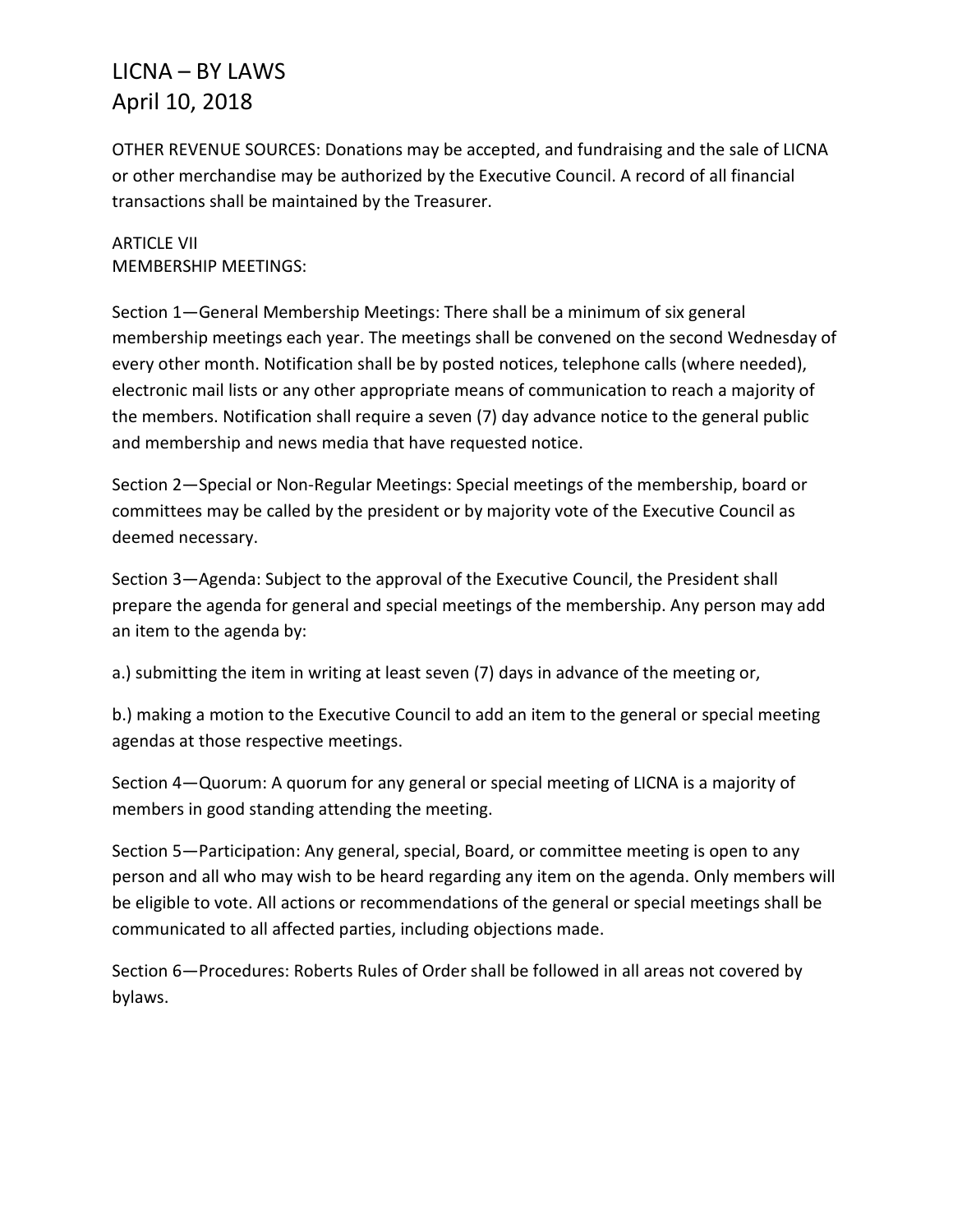ARTICLE VIII BOARD OF OFFICERS:

Section 1—Definition of Board of Officers: LICNA Board shall consist of four (4) officers – President, Vice President, Secretary and Treasurer.

Section 2—Eligibility for Board Service: Only members in good standing shall be qualified to hold an elected or appointed position. Membership eligibility is defined in Article V.

Section 3—Terms of Office: Terms of office for the Board of Officers are for three (3) years.

Section 4—Term Limits: No member of the Board of Officers shall serve more than four (4) consecutive terms.

Section 5—Board Vacancies: The Board may fill any vacancy on the Board by a majority vote. A member appointed to fill a vacancy shall serve the remainder of the unexpired term and until his or her successor is elected.

Section 6—Nomination and Election of Board of Officers: A nominating committee shall be formed to draw up a slate to be presented at the annual meeting. The committee must present a slate with nominations for any vacant position: President, Vice President, Secretary and Treasurer. Any officer will be elected by a majority of the general membership in good standing attending the annual meeting.

Section 7—Duties of the Board of Officers: All members of the Board of Officers shall have following responsibilities and powers:

a. Manage the daily affairs of LICNA.

b. Make decisions and represent the interests of LICNA on all matters for which it is impractical to present to the membership in advance. All such actions shall be reported to the membership at the next regular meeting.

c. Establish a yearly work plan of priority issues and projects for maintaining and encouraging involvement in LICNA.

d. Approve all expenditures more than \$500.

Section 8—Duties of Individual Members of the Board of Officers:

a. President: The President shall preside at all meetings of Officers and Directors and all general membership meetings and call special meetings, if needed, with notice to the membership. The President shall perform such duties as the Board and Executive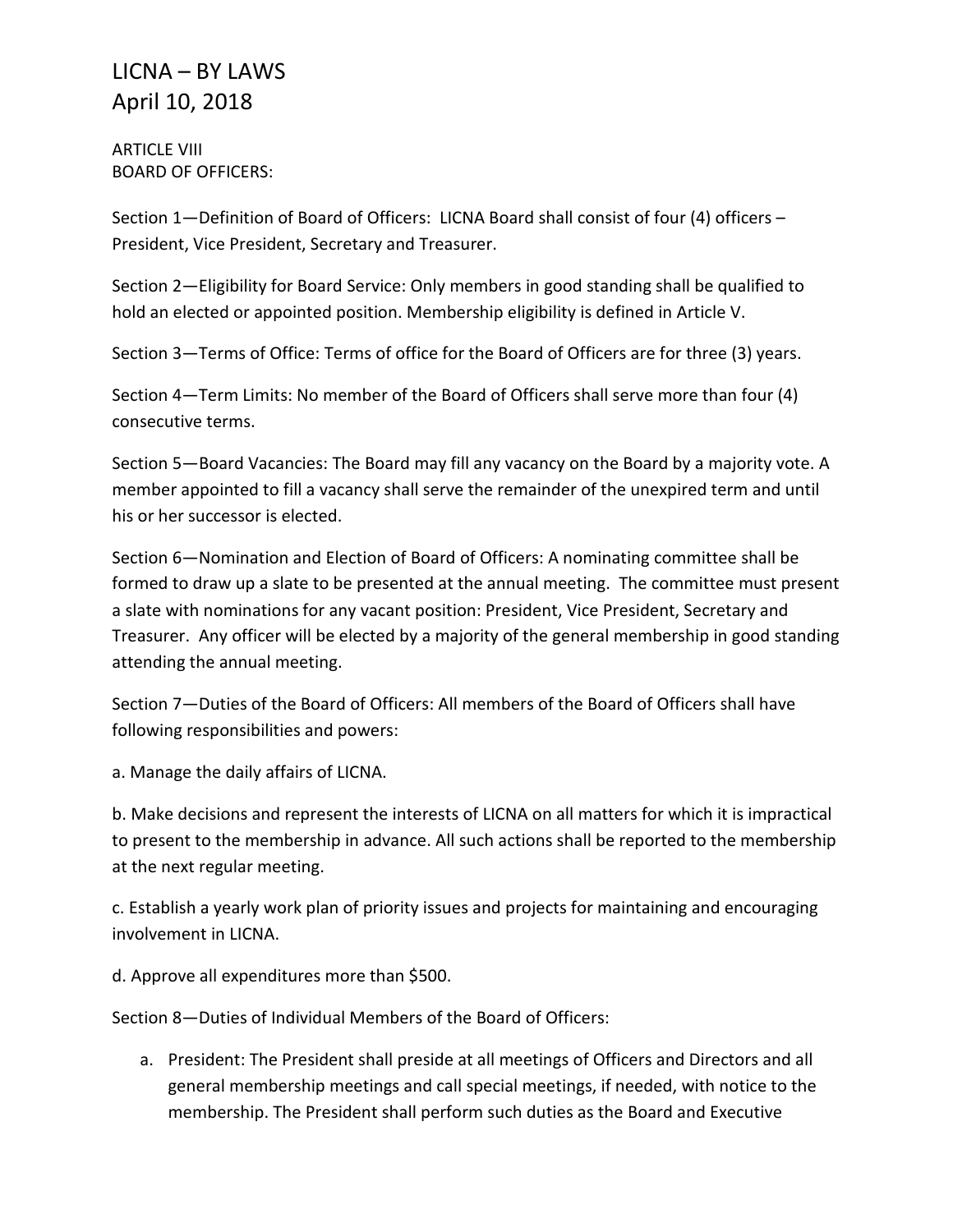Council and the membership authorizes. The President shall chair Board of Officers and Executive Council meetings and create agendas for all meetings based on requests submitted by officers, directors, general membership and other individuals. The President shall implement resolutions and motions of the membership, and with the Treasurer, approve disbursement of funds from the treasury up to five-hundred dollars (\$500). The President shall appoint committees to perform necessary functions and represent LICNA on specified topics. The President shall represent the position of the Board and the interests of LICNA. With the other three officers, the President shall appoint five (5) Directors.

b. Vice President: The Vice President shall perform the duties of the President in the President's absence and as authorized by the bylaws or regulations of the Executive Council. If the President should resign or leave office before the term has expired, the Vice President shall assume the President's duties until a special election is held and a new President is elected. With the other three officers, the Vice President shall appoint five (5) Directors.

c. Secretary: The Secretary shall record and maintain minutes of Executive Council, Board and membership meetings, record all votes, assist the President with correspondence and maintain the non-financial files of LICNA. The minutes shall include a record of attendance and the results of any vote(s) and recommendations made along with a summary of dissenting views. The minutes shall be posted and stored on LICNA website for a period of three (3) years. The Secretary shall retain written and electronic versions of the bylaws and provide copies to those who request them. The Secretary shall keep records of all correspondence of LICNA and its committees. The Secretary will maintain a list of Executive Council members and their terms. With the other three officers, the Secretary shall appoint five (5) Directors.

d. Treasurer: The Treasurer shall have charge of all funds belonging to LICNA and shall receive, deposit and disburse funds for LICNA in a bank(s) or financial institution(s) in such manner as designated by the Executive Council. The Treasurer shall maintain records of financial transactions and make financial reports as directed by the Board. The Treasurer shall keep all membership applications for two (2) years, and maintain a membership database. The Treasurer shall collect and maintain membership dues and status. The Treasurer shall propose a budget for the coming year at the annual meeting. With the President, the Treasurer shall approve disbursement of funds from the treasury up to five-hundred dollars (\$500). With the other three officers, the Treasurer shall appoint five (5) Directors.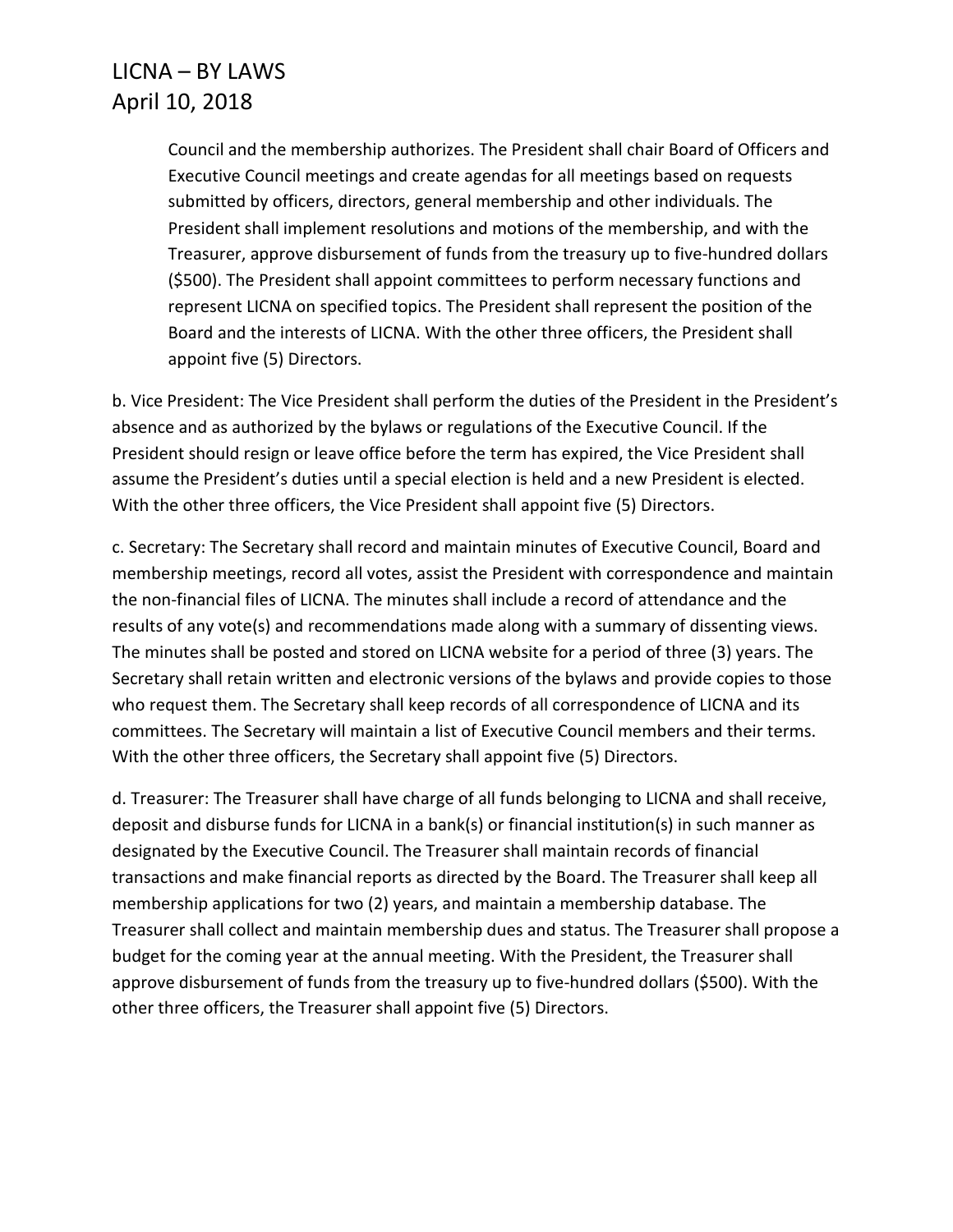ARTICLE IX DIRECTORS:

Section 1—Definition of Directors: LICNA Executive Council shall have five (5) directors, appointed by the Board of Officers. Each director will be assigned specific committee duties or area(s) of concentration by the Board of Officers. The Directors shall keep the general membership informed about the issues or events concerning the committees or areas they are assigned. They shall assist in notifying the general membership of events and assist in the circulation of materials for meetings or events to residents, businesses and institutions within LICNA.

Section 2—Eligibility to be a Director: Only persons eligible for membership shall be qualified to be a Director. Membership eligibility is defined in Article V.

Section 3—Terms of Office: Terms of office for Directors are for one (1) year to coincide with LICNA's fiscal year, which will be the calendar year.

Section 4—Term Limits: No Director shall be appointed for more than four (4) consecutive terms.

Section 5—Director Vacancies: The Board of Officers may fill any vacancy of the five (5) director positions by a 3-1 vote. A person appointed to fill a director vacancy shall serve the remainder of the unexpired term and until his or her successor is appointed by the Board of Officers.

### ARTICLE X

MEETINGS OF THE EXECUTIVE COUNCIL:

Section 1—The meetings shall be attended by the four (4) Officers and five (5) Directors.

a. Regular Executive Council Meetings: There shall be a minimum of six (6) board meetings each year, to be held at least one week before the general meetings. Notification shall be by posted notices, telephone calls, electronic mail lists or any other appropriate means of communication to reach a majority of the Executive Council members. Notification shall require seven (7) days' advance notice to the general public and membership and news media that have requested notice.

b. Special, Non-Regular or Emergency Executive Council Meetings: Special meetings of the Council may be called by the President or by majority vote of the Council as deemed necessary. Notification shall be by posted notices, telephone calls, electronic mail lists or any other appropriate means of communication to reach a majority of the members. Notification shall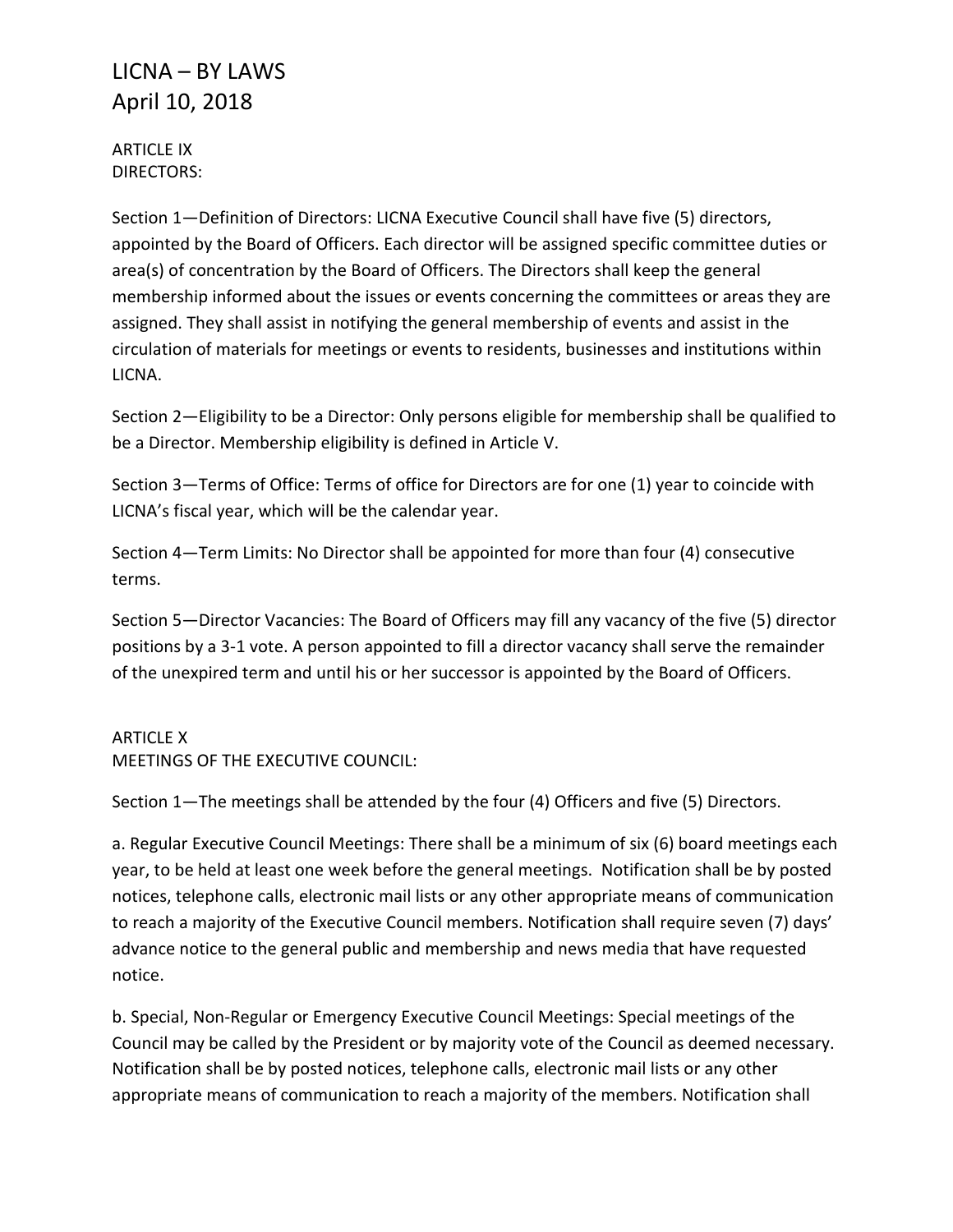require seven (7) days' advance notice to the general public and membership and news media that have requested notice.

c. Executive Council meetings are chaired by the President.

d. Quorum: A quorum for Executive Council meetings is a majority of the Officers and Directors.

e. Voting: Unless otherwise specified in these bylaws, decisions of the Executive Council shall be made by a majority vote of the Officers and Directors present at any meeting.

Section 2—Powers of the Executive Council: The Council shall be responsible for all business coming before LICNA and for assuring that members are informed of business that affects them through reasonable means of notification. The Council has the responsibility of acting in the best interest of the neighborhood but is not specifically bound to act according to the desire of the majority of members attending a particular meeting.

Section 3—Termination for non-attendance: Executive Council members failing to attend three (3) consecutive Executive Council meetings may be removed upon written notice.

### ARTICLE XI COMMITTEES:

The President shall establish all standing committees and special committees. Each committee shall name a chairperson from among its ranks at the first meeting of the committee. That chairperson serves for one (1) year from time of appointment. A chairperson who fails to attend three (3) meetings or goes at least three (3) months without calling a meeting is subject to removal. The committee will choose a new chairperson by a majority vote.

### ARTICLE XII PUBLIC MEETINGS/PUBLIC RECORDS REQUIREMENT:

LICNA shall abide by all the requirements relative to public meetings and public records as outlined the Illinois Open Meetings Act.

ARTICLE XIII ADOPTION AND AMENDMENT OF BYLAWS:

All amendments to these bylaws must be proposed in writing and submitted for presentation and reading a general meeting. Notice of a proposal to amend the bylaws, specifying the date, time and place for consideration, must be provided to all members a minimum of seven (7)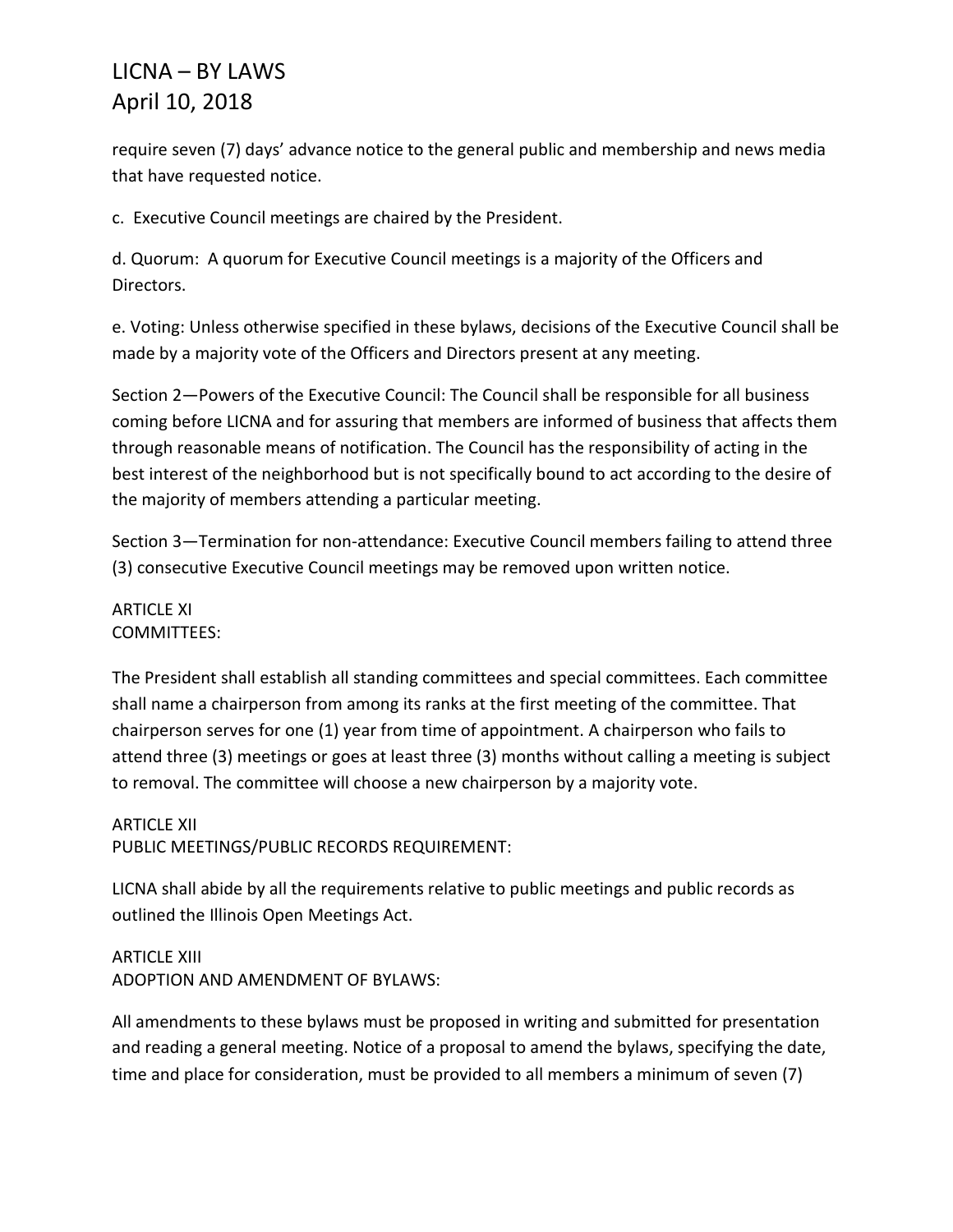days before voting. Adoption of and amendments to these bylaws shall require a two-thirds (2/3) vote by the members present at a general meeting.

### CONFLICT OF INTEREST PROCEDURES:

A transaction in which a member of the Executive Board may have a direct or indirect conflict of interest may be approved by a vote of the Board if in advance of the vote by the Board all material facts of the transaction and the member's interest are disclosed to the Board. A conflict of interest transaction is considered ratified if it receives the affirmative vote of the majority of the Board who have no direct or indirect interest in the transaction. A transaction may not be authorized by a single Director. If a majority of the Board who have no direct or indirect interest in the transaction votes to authorize, approve or ratify a transaction, a quorum must be present for the purpose of taking action. The presence of, or vote cast by a Board Member with a direct or indirect interest in the transaction does not affect the validity of the action taken by the Board. The Board Member with the direct or indirect conflict of interest may elect to abstain from voting on transaction.

### GRIEVANCE PROCEDURES:

Section 1 — One-on-One Dialogue and Mediation: Individuals and groups are encouraged to reconcile differences, whether inside or outside the scope of these grievance procedures, through one-on-one dialogue or mediation.

Section 2—Eligibility to Grieve: Any person or group may initiate this grievance procedure by submitting a grievance in writing to the Board. Grievances are limited to complaints that the grievant has been harmed by a violation of these bylaws that has directly affected the outcome of a decision of LICNA. Grievances must be submitted within 45 days of the alleged violation.

Section 3 —Processing the Grievance: The Board shall arrange a Grievance Committee, which shall review the grievance. The committee shall hold a public hearing and give the grievant and others wishing to present relevant comment and an opportunity to be heard. The committee shall then forward its recommendations to the Board.

Section 4 — Final Resolution: Within 60 calendar days from receipt of the grievance, LICNA shall render a final decision on the grievance and notify the grievant of their decision. Deliberations by the grievance committee on a recommendation and by the Board on a decision may be held in executive session.